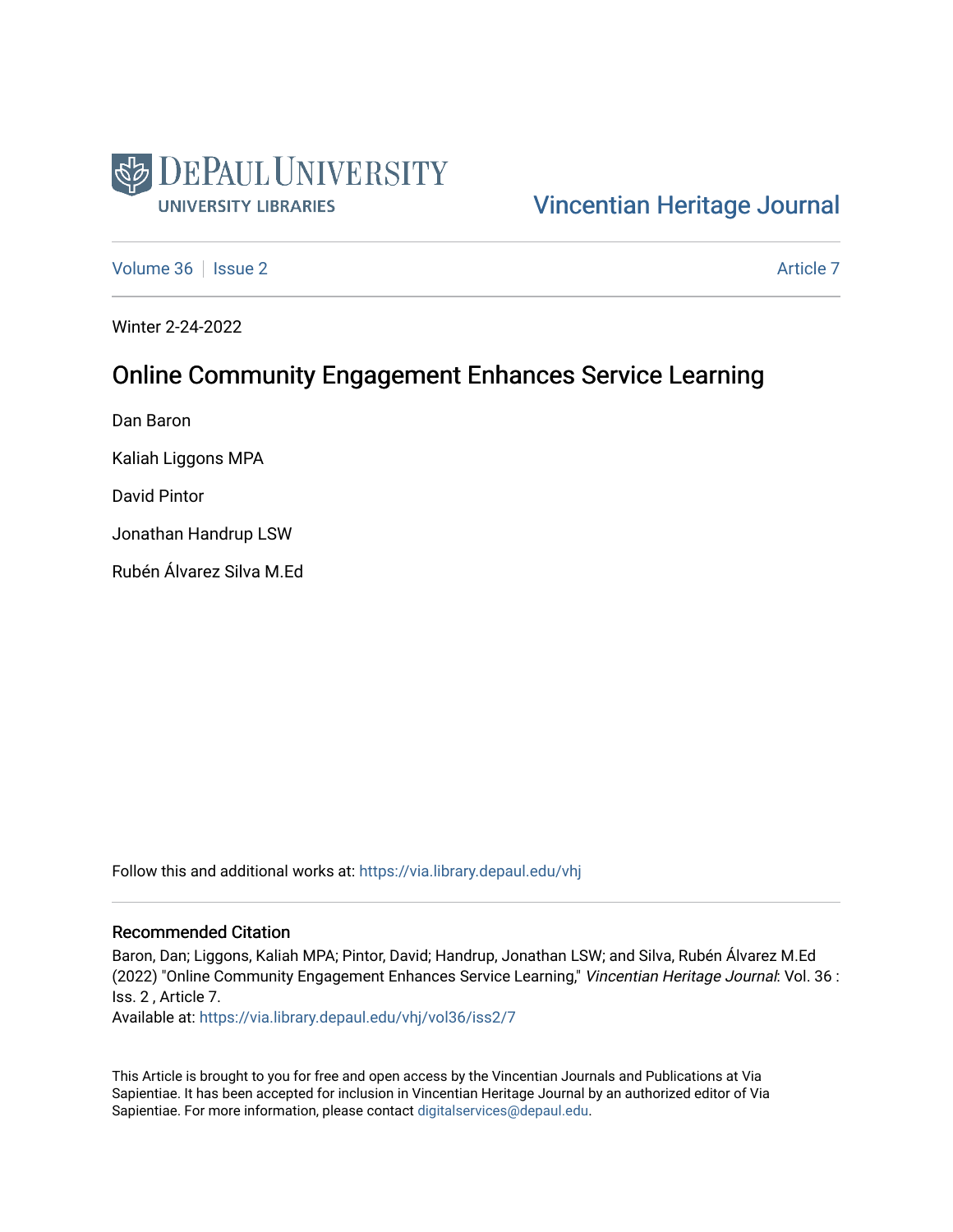# **Online Community Engagement Enhances Service Learning**

**Dan Baron, Kaliah Liggons, MPA, David Pintor, Jonathan Handrup, LSW, and Rubén Álvarez Silva, M.Ed**

#### **BIOS**

**JONATHAN HANDRUP, LSW**, has been with the Steans Center since the summer of 2011. Jonathan is responsible for locating health focused non-profits in the Chicago area to partner with master's level nursing students for two-year service-learning partnerships. In fall 2012, Jonathan helped initiate the first departmental-wide service-learning partnership with DePaul's School of Nursing. He now places over 210 graduate nursing students in community-based organizations throughout Chicago over the course of an academic year. Primarily, these students engage in developing and implementing health, wellness, and nutrition curricula for organizations' participants, staff, and parents. Since joining the Center, he has earned master's degrees in public service management (2015) and clinical social work (2020). Jonathan also currently works as a licensed social worker, seeing clients for individual and group psychotherapy.

**KALIAH LIGGONS, MPA**, is the community development program manager at the Steans Center for Community-Based Service Learning. She is responsible for developing communitybased service-learning courses and researching and building relationships with Chicagoland area community organizations and academic service-learning colleagues who support DePaul's

**[Previous Article](#page--1-0)**

**[Next Article](#page--1-0)**

**[Table of](#page--1-0)  [Contents](#page--1-0)**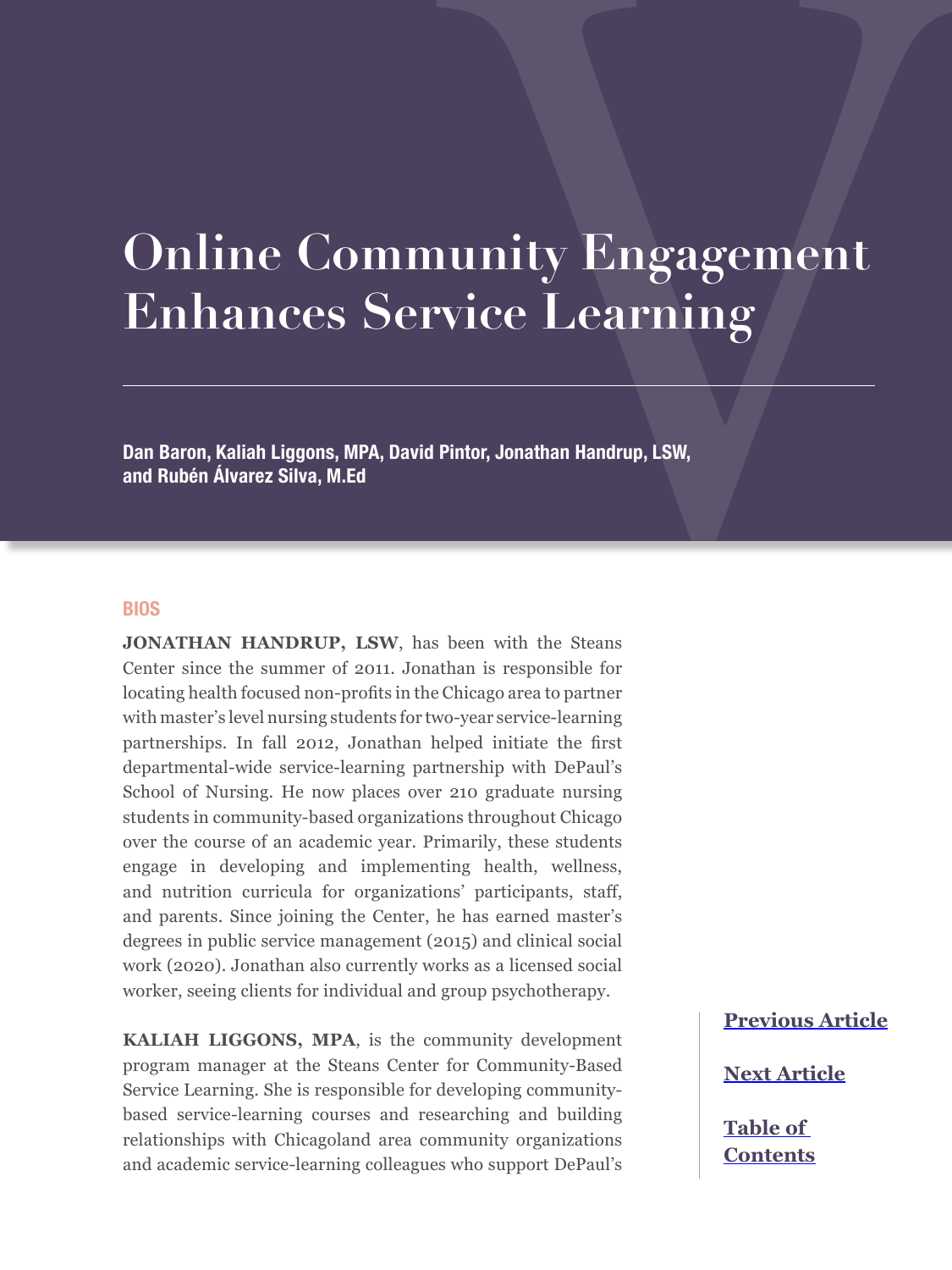service-learning students. Liggons holds a BA in Sociology and a BA in Criminology and Criminal Justice from Southern Illinois University in Carbondale, IL. In June 2018, she received an MPA from DePaul's School of Public Service with a specialization in public management. Her professional interests include educational reform, youth advocacy, homelessness, and other social justice issues.

**DAVID PINTOR** was born in Chicago and raised in Chicago's Pilsen neighborhood by Mexican immigrant parents. He's currently the student engagement program manager at DePaul's Steans Center, where he connects DePaul's resources to Chicago's communities and contributes to a transformational experience for students and faculty. Prior to that, he was the volunteer manager at 826CHI, a youth writing lab, where he used his skills to frontload solutions based in anti-oppression and social justice. David studied sociology and anthropology at Carleton College in Minnesota and has over fourteen years of experience as an educator, community advocate, and nonprofit administrator. In his spare time, David likes to take road trips and cuddle with his pups Frijol, Cacahuate, and Chucho and enjoys a good plate of chilaquiles.

**RUBÉN ÁLVAREZ SILVA, M.ED**, a double demon, has been involved in DePaul's community engagement efforts as a student, staff member, and adjunct faculty member for the last twentyone years locally, nationally, and internationally. Rubén served as the associate director for the Steans Center for Communitybased Service Learning and Community Service Studies, where he challenged and supported the Academic Service Learning (ASL) team in their efforts to connect DePaul's faculty and students with Chicago community leaders to develop community-based service-learning courses rooted in the Vincentian mission of direct service and systemic change. He is now serving as the associate director for Just DePaul in the Division of Mission and Ministry. A lifelong resident of Chicago's Southwest Side, Rubén currently resides in Berwyn with his better half, Cristina Salgado (CSH 2007), and their three children Lluvia, Luna, and Sol. In his free time, Rubén enjoys biking, running, yoga, and perfecting the art of pancakes in honor of his paternal grandfather, Ignacio "Nacho" Álvarez. If you are interested in developing transformational educational opportunities that support social justice efforts across Chicago and beyond, please do not hesitate to contact him.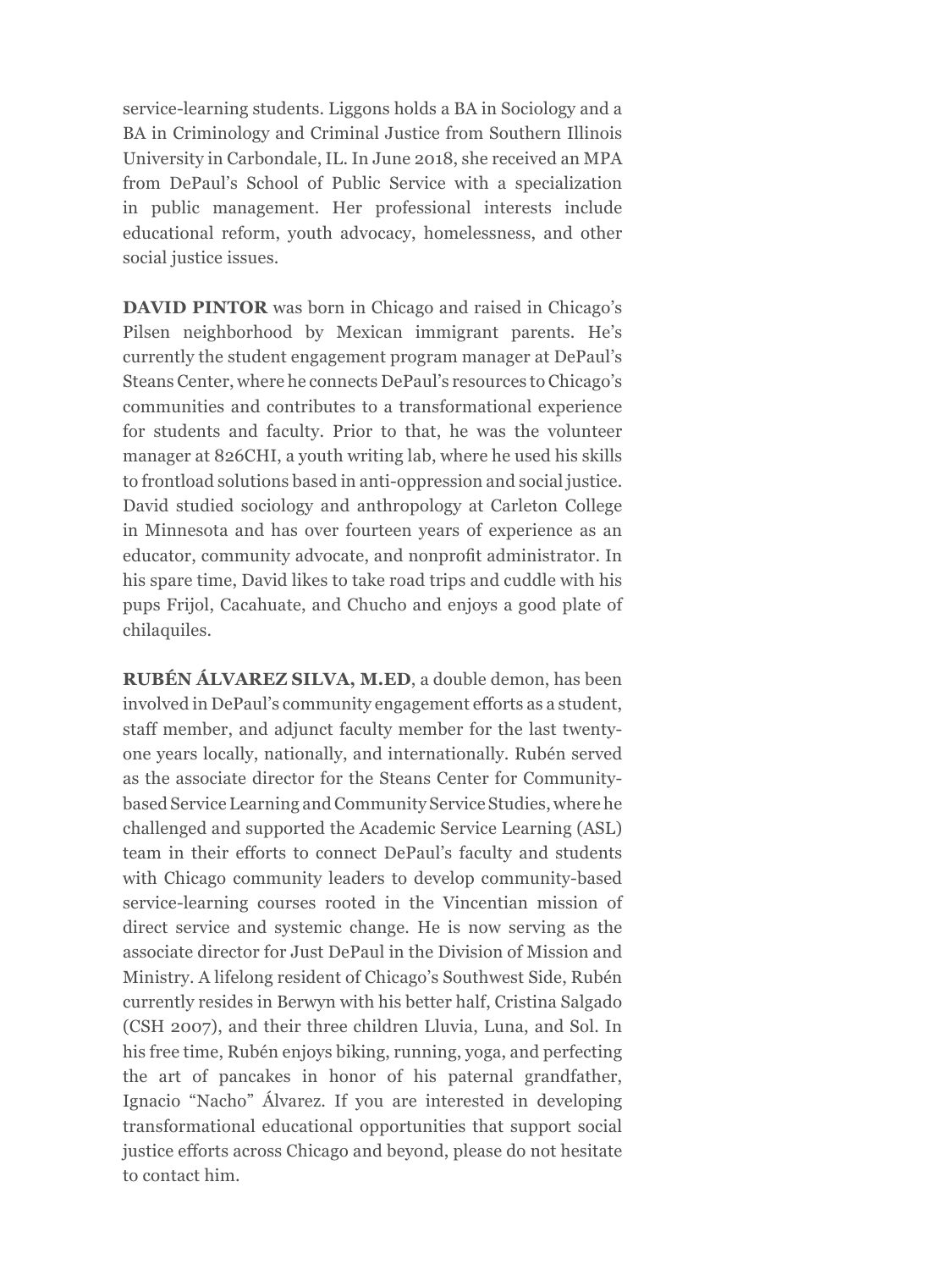$\blacksquare$  t was spring 2020, and the Steans Center faced a challenge unlike anything in its almost twenty years of supporting service learning at DePaul: how to safely engage students with community when they were no longer attending class in person. During a typical spring term, DePaul has approximately one thousand students engaged with Chicago communities through courses. That spring, the Center shifted course and staff created Online Community [Engagement](https://sites.google.com/depaul.edu/steans-oce/oce?authuser=0) (OCE), a program faculty employ to encourage dialogue on select topics relevant to curriculum, communities, and students. Within a matter of weeks, OCE provided selfdirected modules, including reading materials and videos for students focused on issues such as mental health, immigration, community organizing, police accountability, and gentrification. The modules culminated with live online events on Fridays featuring guests from DePaul and Chicago communities.

A year later, OCE is not only a valuable teaching and learning strategy during a time of crisis. It has become a new pedagogical tool to be integrated into Steans Center support of service learning as the university reemerges into a post-pandemic world. "The series is very much geared to students who are enrolled in community-based service learning courses as a way to enhance any civic engagement activities," says Jonathan Handrup, a program manager on the Academic Service Learning team. "We have found that in this virtual space, we can have experts in the field and faculty sharing information with students—as well as other faculty and community members—on a wide variety of topics." David Pintor, Student Engagement Program Manager with the Academic Service Learning team, says that the online events are a good way to share more perspectives. "With this format, modules can share the perspective of local, statewide, and even national voices on key issues." Issues for spring quarter 2021 include Vaccinating our City (in collaboration with the School of Nursing), Podcasts for Change, LGBTQIA + Allyship, Mental Health in 2021, and Prison Abolition.

*78 percent of people in the city live in areas where there is a lack of therapists.*

#### **Emphasis on Mental Health**

The popularity of OCE has grown. During summer 2020, more than ninety people attended a module titled Mental Health Within a Global Pandemic & Civil Uprising. One of the panelists was Dr. Arturo Carrillo, Director of Violence Prevention and Health Initiatives for the [Brighton Park Neighborhood Council o](https://www.bpncchicago.org/)n Chicago's southwest side. He conducts research on the impact of disparities in mental health access on low-income communities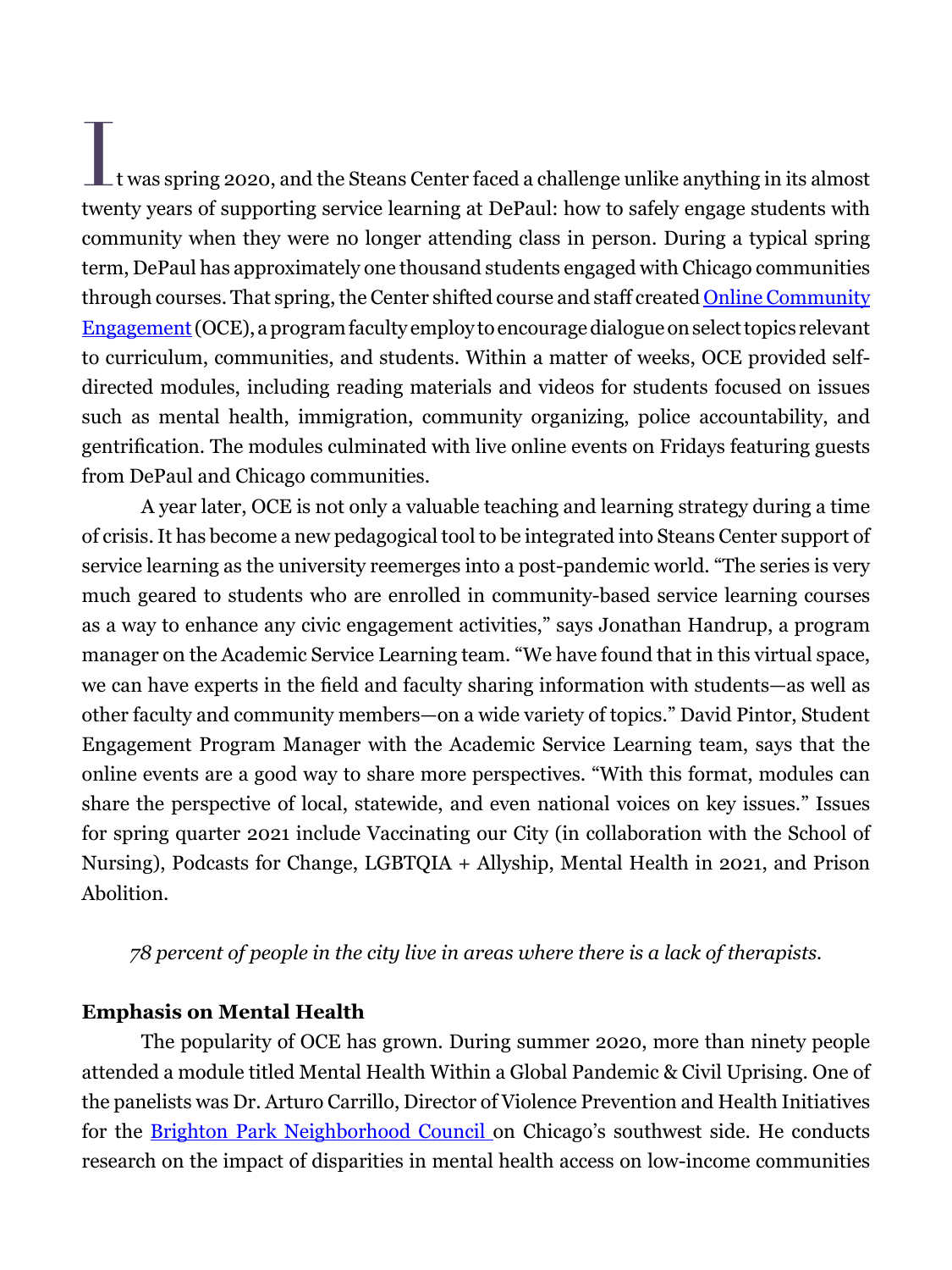<span id="page-4-0"></span>

#### **[Click to enlarge](#page-8-0)**

*Chairs are stacked on tables in the Market in the DePaul Center on DePaul's Loop Campus during the COVID-19 pandemic the week of March 22, 2020.* 

*Courtesy DePaul University/Randall Spriggs*

and serves residents as a clinical social worker. He presented data on mental health disparities, mapping out where therapists are available and how specific communities were being impacted by lack of access to services. "When we talk about mental health access as an issue, it is really a systemic problem," Carrillo says. "Our research has shown that 78 percent of people in the city live in areas where there is a lack of therapists. The areas that are in the highest need of mental health supports are those with the most violence, poverty, and all sorts of socioeconomic problems. They also have the least amount of access to mental health services." The problem, he explained to participants, has been exacerbated by the pandemic, noting that "with COVID, there's much more awareness of why people have to take care of mental health."

Katrina Wagner, Health Promotion Coordinator and Interim Sexual and Relationship Violence Specialist with DePaul's [Office of Health Promotion and Wellness](https://offices.depaul.edu/student-affairs/about/departments/Pages/hpw.aspx), was a panelist on the Mental Health in 2020 module presented during fall quarter 2020. "The module was an easy way for us to get more involved with DePaul's community,' says Wagner. "That's the beauty of it—more and more people can be connected in this way." OCE was therefore a way for her office to connect with students about self-care. "We work with students who are pretty young, healthy, and resilient. Health is not always the first thing they want to talk about. We try to provide a support system for students, and participating in this module was a great way to share messages about mental health." During the module, Wagner presented a brief mindfulness meditation activity and then offered important personal health and well-being practices.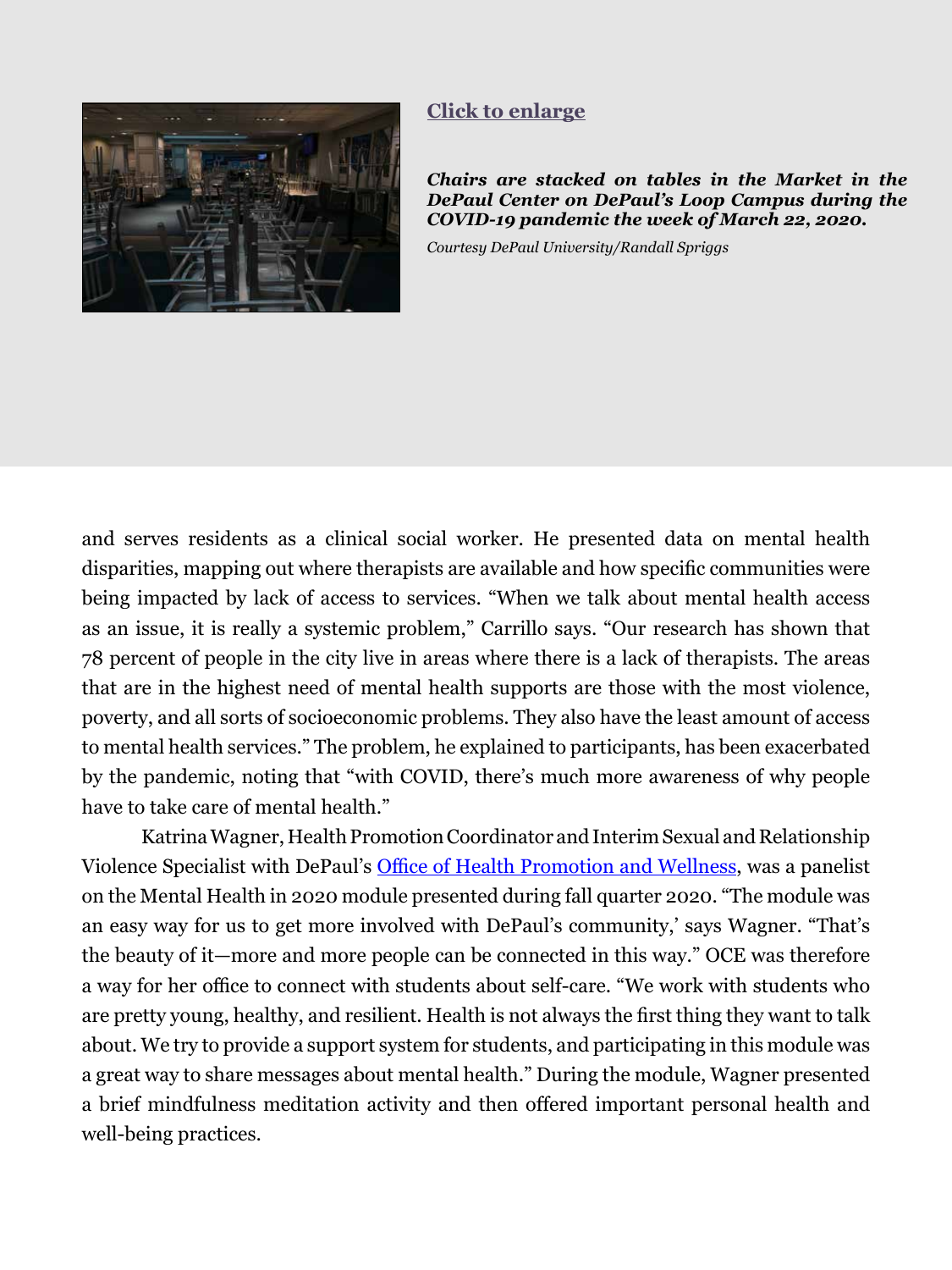<span id="page-5-0"></span>

#### **[Click to enlarge](#page-9-0)**

*Essential staff. Danny Cruz, custodian in Facility Operations, maintains O'Connell Hall during the COVID-19 quarantine. April 21, 2020, on the Lincoln Park Campus.*

*Courtesy DePaul University/Jeff Carrion*

#### **Course Integration**

Online Community Engagement created a new way for faculty, students, and community partners to engage with one another through curriculum. "The modules provided a firm basis of understanding on a lot of issues," says Professor Desma Mitchell who teaches Health Promotion for Families and Communities, a course taken by students seeking a degree in the [Master's Entry to Nursing Practice \(](https://csh.depaul.edu/academics/nursing/graduate/nursing-menp/Pages/default.aspx)MENP) program. "For my students, it's a place where social justice and health care meet up. It offers a deep dive into issues." Mitchell says her students participated in a wide range of OCE modules, including those focused on identity and racial justice, immigration and refugee rights and services, homelessness, and disability justice. The nursing program, she says, takes a multidisciplinary approach and the modules are directly relevant to healthcare. Mitchell adds that OCE emerged as an effective way to engage with others and to learn about topics impacting communities. "We're learning new ways to deliver content and information," she says. "OCE is showing us one way we can do a good job of teaching remotely, providing content, and keeping it interesting and beneficial."

> *One of the best parts of these modules is that students can meet organizers in the community.*

In Professor Susan Reed's course Active Citizens: Making a Difference in the Community, Workplace World, students drew upon OCE to learn about prospective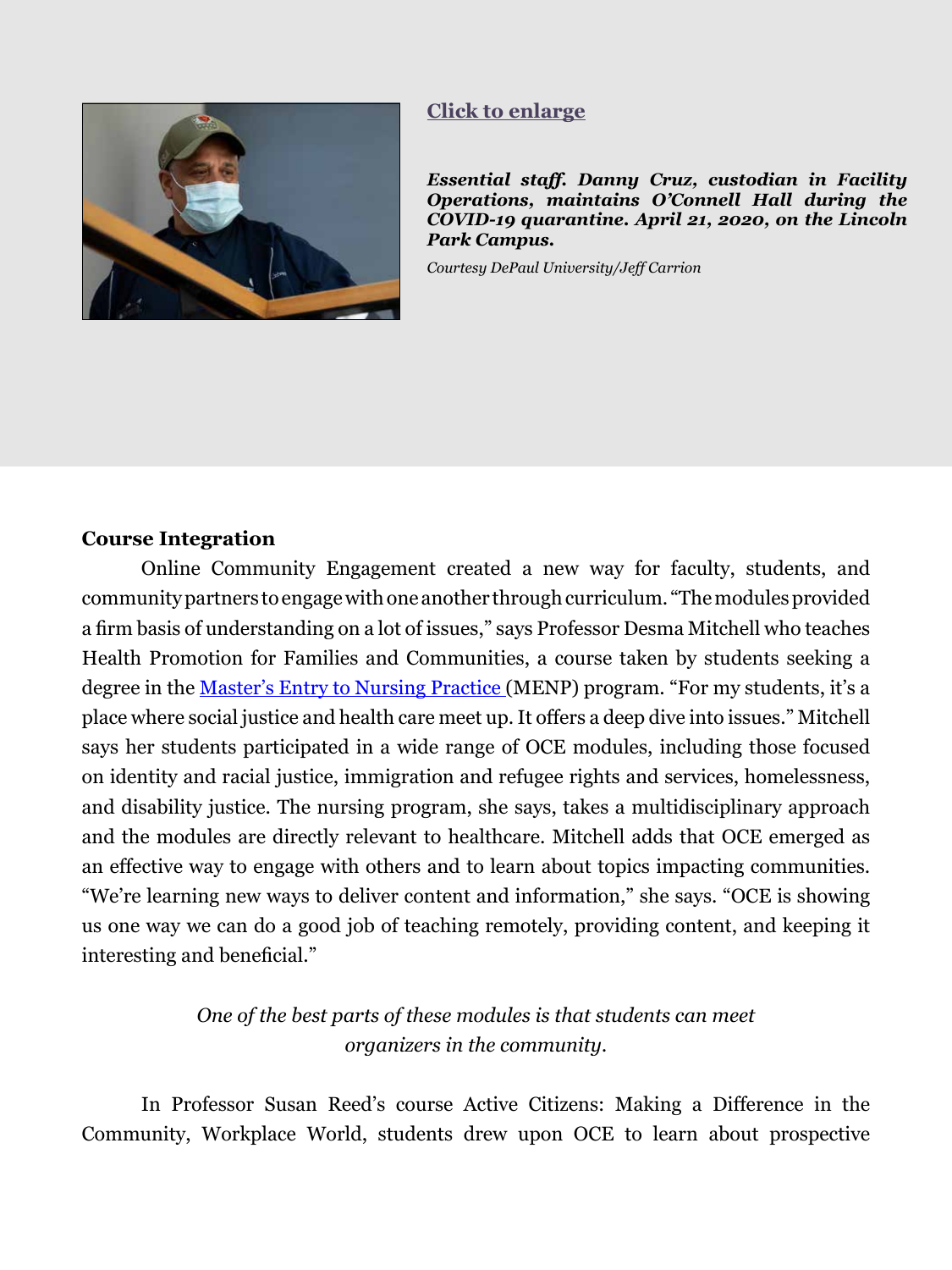<span id="page-6-0"></span>

#### **[Click to enlarge](#page-10-0)**

*Signs displayed outside the Career Center during the COVID-19 pandemic the week of March 22, 2020.* 

*Courtesy DePaul University/Randall Spriggs*

partners. "When the pandemic happened, students asked 'How can we work with communities safely?' and the Steans Center made a big contribution with these modules," says Reed. One student, she says, wanted to work with an organization that does mentoring through sports, but the organization was closed during the pandemic. "He did some readings and learned about disparities among children in different communities from participating in OCE modules. In particular, he got a lot out of the youth advocacy module which helped him understand that children in different communities are having very different experiences." According to Reed, "This resource is valuable now and can be valuable when we open back up." She notes, "One of the best parts of these modules is that students can meet organizers in the community who are working on housing, homelessness, food security, or other issues."

#### **Online Community-Engaged Learning**

Several students in Reed's Active Citizens course used OCE resources while exploring service learning opportunities. Charles Judd graduated fall 2020 with a degree in management information systems. He was among several students who learned about opportunities through OCE. "This information was clear and easy to use," says Judd, who eventually worked on political elections. DePaul student Jamilah El-Saleh also accessed OCE materials as she pursued her degree in business administration through the [School of](https://scps.depaul.edu/Pages/default.aspx)  [Continuing and Professional Studies.](https://scps.depaul.edu/Pages/default.aspx) She says, "The Steans Center was very active and very helpful and provided us with a lot of links and literature on key topics." Through OCE, El-Saleh eventually engaged in remote service learning activities with the [Council of American](https://www.cairchicago.org/)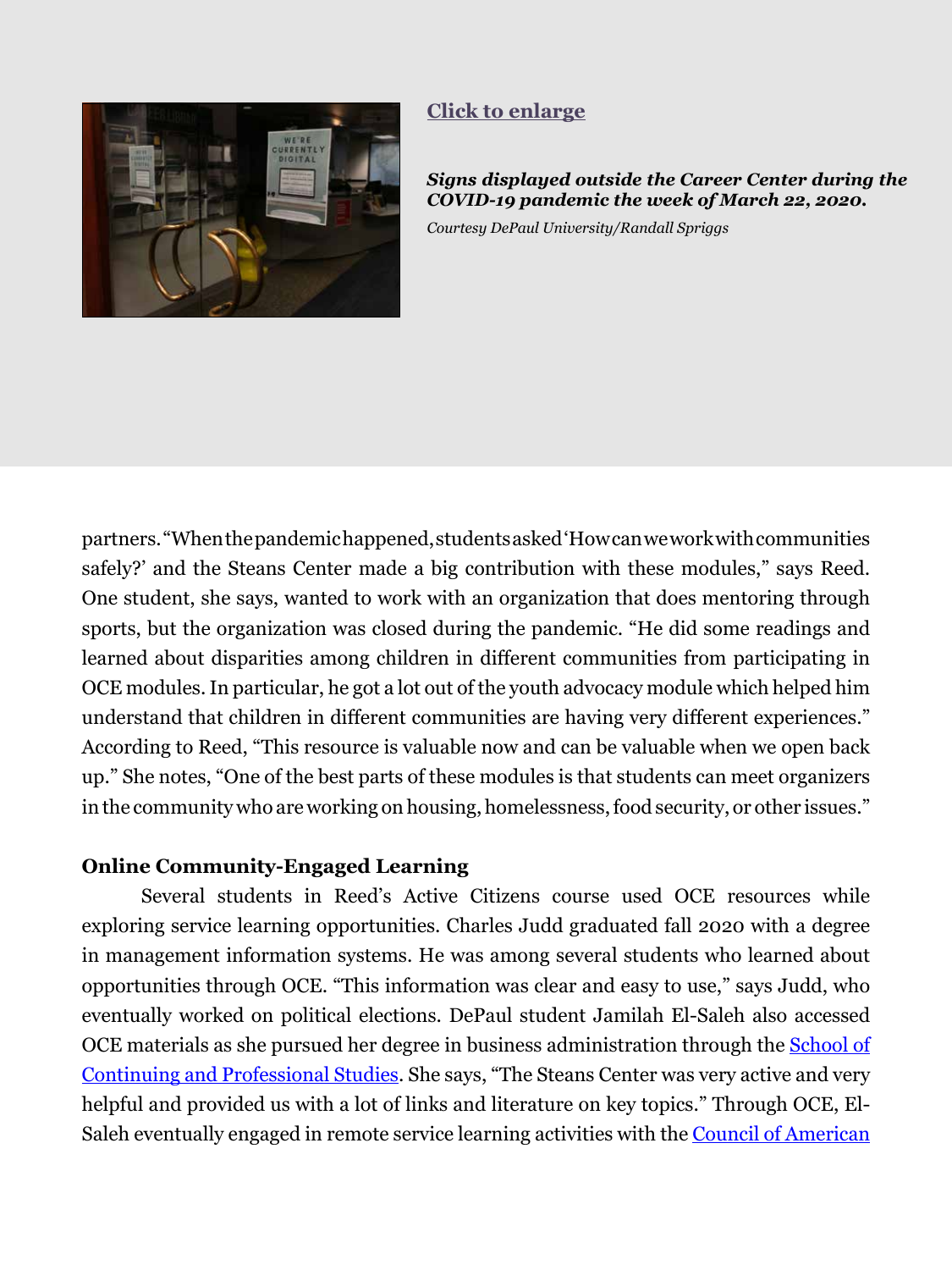[Islamic Relations](https://www.cairchicago.org/) (CAIR) in Chicago, where she did research related to presidential debates and on Supreme Court cases.

For other students, like Bety Camino-Salgado, participating in OCE had a direct impact on how they engaged with Chicago communities during the pandemic. Camino-Salgado, a returning student who is pursuing a degree in photography, participated last fall in modules on gentrification, community organizing, and mental health. In the community organizing module, she says, she learned about asset-based community development (ABCD) and the **[ABCD Institute at DePaul.](https://resources.depaul.edu/abcd-institute/Pages/default.aspx)** "I learned more about why community-based organizations build on the assets of people who live in [the] communities," she says. Camino-Salgado says her service learning activities for the Active Citizen course involved delivering food for two organizations—Wicker Park-Bucktown Mutual Aid and the Grocery Run Club. She adds that the format of OCE modules, "allows people to be more curious and empathetic to each other. It's great hearing what other people experienced."

Camino-Salgado also explained that the OCE module on gentrification helped her better understand the connection between community organizing, service, and action. "This experience helped me feel connected to these communities," she says. In the live session, Professor Jesse Mumm in [Latin American and Latino Studies](https://las.depaul.edu/academics/latin-american-and-latino-studies/Pages/default.aspx) and [Critical Ethnic](https://las.depaul.edu/academics/critical-ethnic-studies/Pages/default.aspx) [Studies](https://las.depaul.edu/academics/critical-ethnic-studies/Pages/default.aspx) reflected on the long history of gentrification in Chicago, explaining that "the history of Chicago is the history of displacement." Mumm presented maps, a timeline, and other documents to share the complex history of neighborhood change in the city and how it has negatively impacted Latino and African American communities. Camino-Salgado says the modules encouraged her to think about the city's history and her own personal journey. "Being involved in the life of a community is not something that starts one day and ends the next," she says. "It requires a lot of reflection." Rubén Álvarez Silva, Steans Center Associate Director for Academic Service Learning, reflects on a year of progress building OCE and notes, "OCE allows the Steans Center to center community, student, and faculty voices on the social justice issues of our times and hold space virtually for collective learning, healing, and calls to action. My hope is that these encounters are just the beginning for continuous dialogue and liberatory actions."

> **Table of [Contents](#page--1-0)**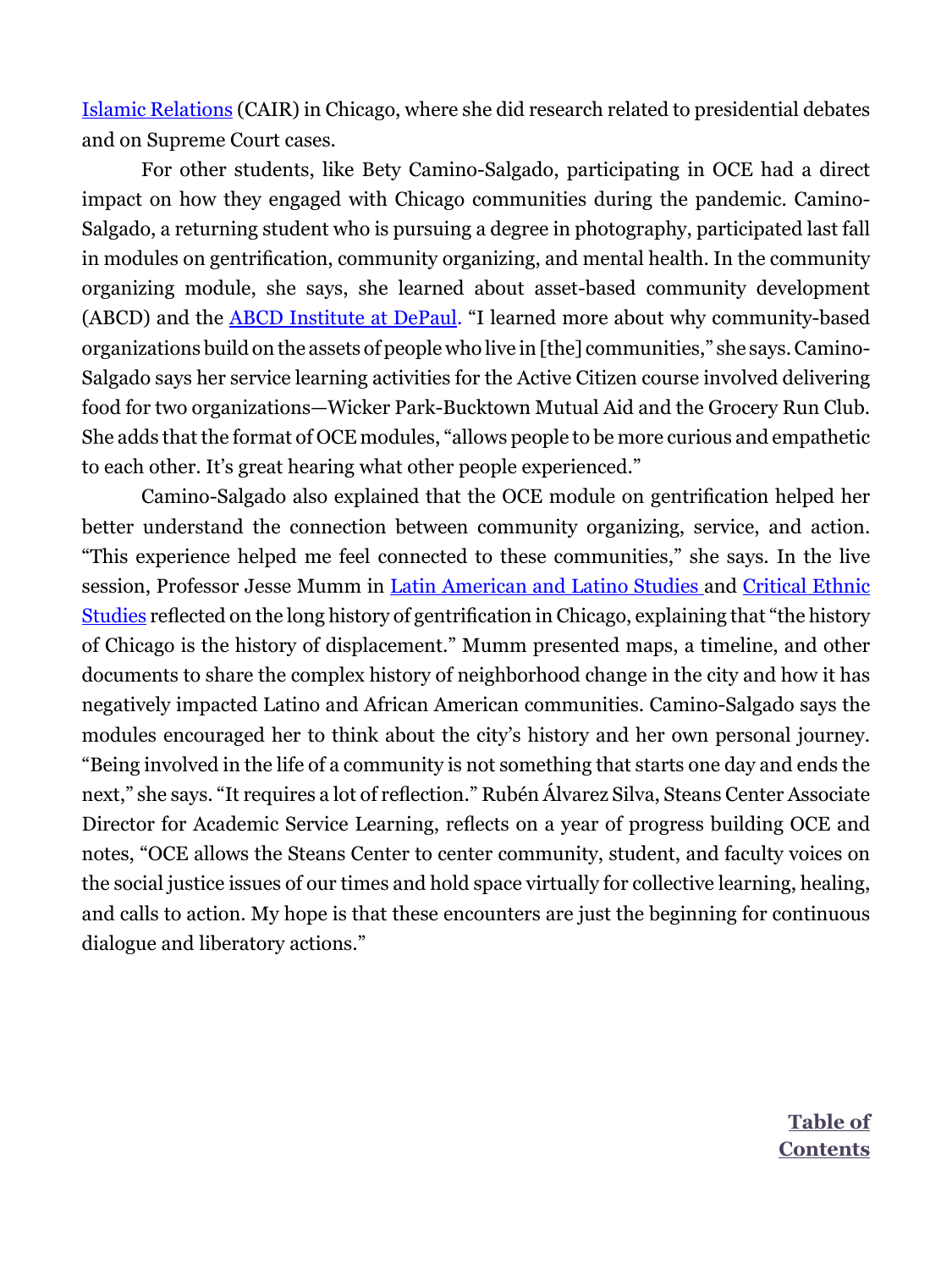<span id="page-8-0"></span>

## **[Click to go back](#page-4-0)**

*Chairs are stacked on tables in the Market in the DePaul Center on DePaul's Loop Campus during the COVID-19 pandemic the week of March 22, 2020.* 

*Courtesy DePaul University/Randall Spriggs*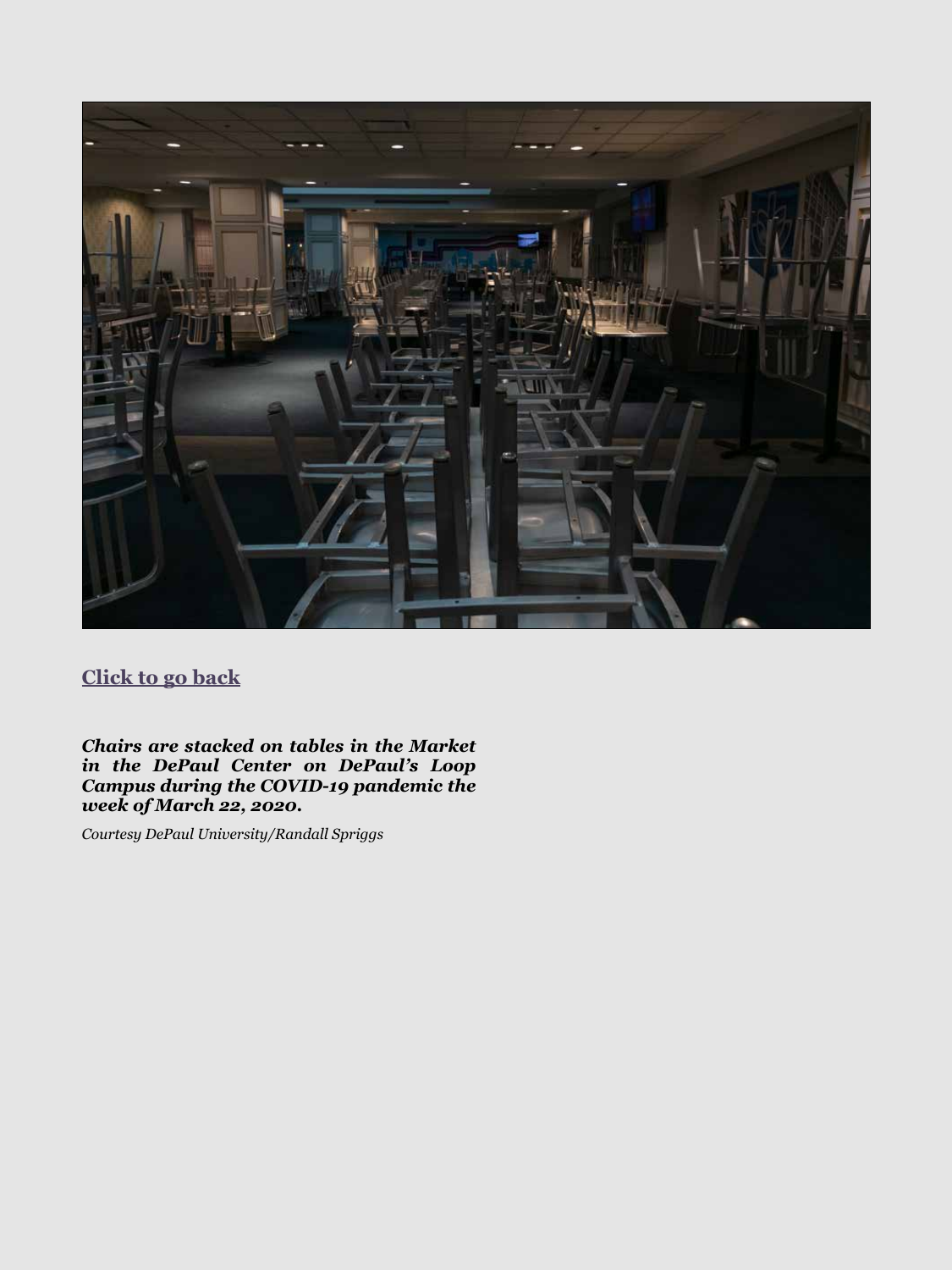<span id="page-9-0"></span>

## **[Click to go back](#page-5-0)**

*Essential staff. Danny Cruz, custodian in Facility Operations, maintains O'Connell Hall during the COVID-19 quarantine. April 21, 2020, on the Lincoln Park Campus.*

*Courtesy DePaul University/Jeff Carrion*